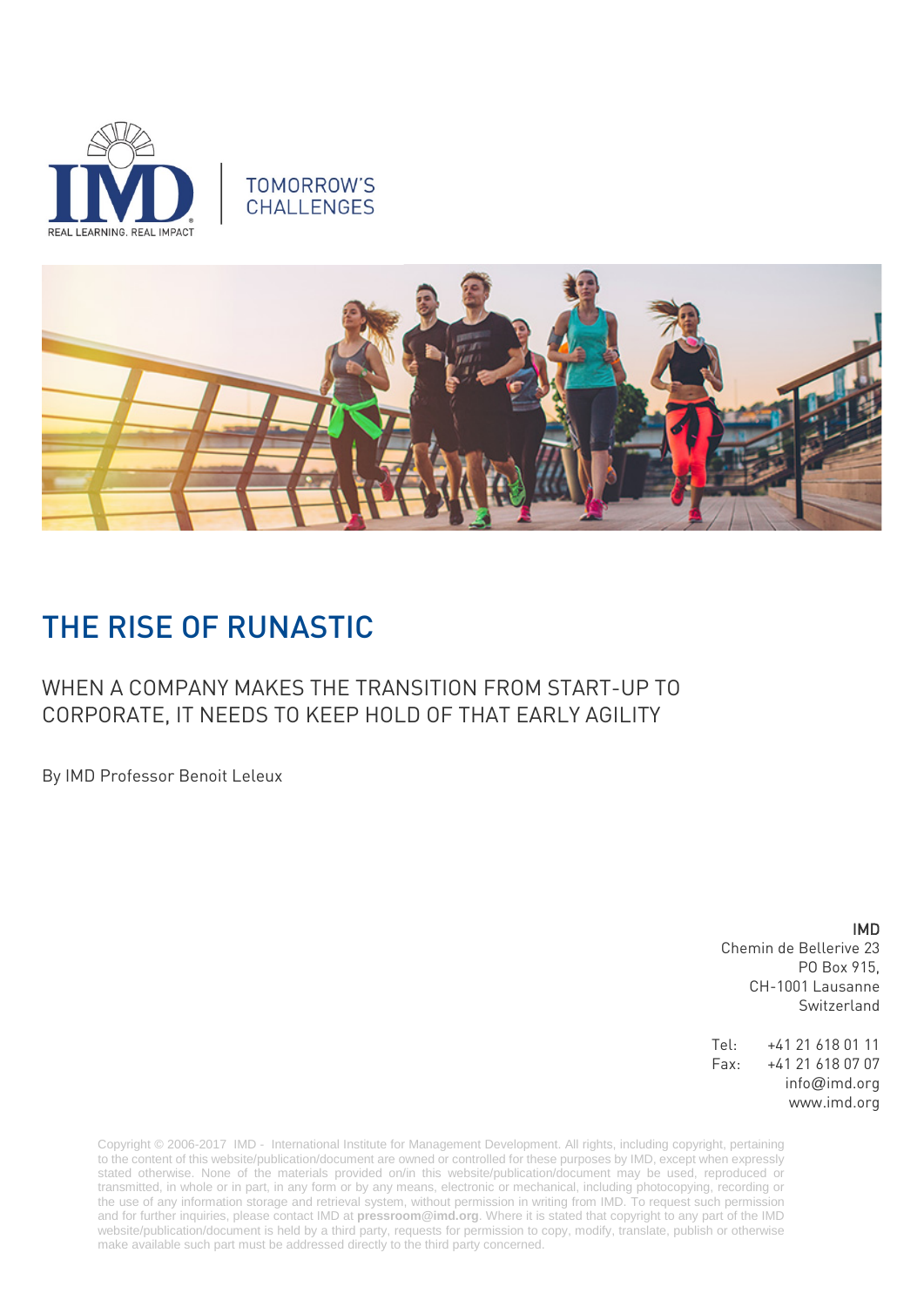## **The rise of Runtastic**

*When a company makes the transition from start-up to corporate, it needs to keep hold of that early agility*

In 2006, three young Austrian had a brilliant idea: a tracking system for amateur runners to record runs and improve their times. They knew that more people were taking up running. They had the technical expertise to build the kit. Their plan was to sell stationary tracking equipment to operators of public tracks, running clubs and schools. Revenues would come from selling equipment and tracking devices and they would build a web portal for users to track their progress.

It didn't take long for the three friends, René Giretzlehner, Christian Kaar and Florian Gschwandtner, to realize that demand for such equipment was at best unclear and at worse confidential. However, they knew they were on to something so continued to develop the technology. Then in June 2008 Apple launched the iPhone 3G – with an in-built GPS receiver – and everything changed.

The team built an app prototype to track runs directly with a smartphone. It worked immediately. They quickly realized that it opened up new global horizons and abandoned the stationary running-track equipment to focus on the mobile app. Their potential clients were now the runners themselves.

Alfred Luger, Gschwandtner's university friend, quit his job to join the venture and the Runtastic team was complete. The company was registered in Austria in October 2009.

#### **Attention seekers**

Initially, the revenues from one-time app purchases and in-app advertising weren't enough to finance the growing operations. Runtastic needed investors but could not find interested parties. The four founders paid themselves minimum wage, lived with their parents and took on freelance work to make ends meet. They admit that they didn't really know what they were doing. Luger later said: "There were no books on 'How to successfully launch an app.' It was all trial and error."

The team persisted and the app gained traction. The company launched an Android version in May 2010 and total downloads reached one million by early 2011. A premium version of the app finally brought in serious revenue and Runtastic swelled to 25 employees. This was finally enough to catch the eye of investors.

#### **Investment opportunity**

Ironically, by then the company really didn't need money anymore. What Runtastic needed were investments of a very different kind: mentors, coaches and strategic partners.

So they chose a few investors carefully, dealing with trusted personal contacts. They continued to innovate and grow the company, adding a range of hardware including an armband and a smartwatch. In due time, venture capitalists became interested and the founders cautiously scanned the market. They ended up selling 50.1% of the company for €22 million in October 2013 to Axel Springer Digital Ventures, the venture arm of the Germany-based Axel Springer group, best known as the publisher of *Bild* newspaper.

The deal made the four founders instant millionaires, and none of them had yet turned 30.

### **Keep running**

Far from bowing out and enjoying the fruits of their labor, the founding team shifted its focus to molding the organization's structure into something more befitting an industry leader. They had created executive functions before the Springer acquisition: Gschwandtner was CEO but also served as sport enthusiast, product fanatic, power beta-user and chief salesman. Kaar and Giretzlehner were co-CTOs. Luger was both CFO and COO. But these roles reflected the way the foursome had always

Copyright © 2006-2017 IMD - International Institute for Management Development. All rights, including copyright, pertaining to the content of this website/publication/document are owned or controlled for these purposes by IMD, except when expressly stated otherwise. None of the materials provided on/in this website/publication/document may be used, reproduced or transmitted, in whole or in part, in any form or by any means, electronic or mechanical, including photocopying, recording or the use of any information storage and retrieval system, without permission in writing from IMD. To request such permission and for further inquiries, please contact IMD at **[pressroom@imd.org](mailto:pressroom@imd.org)**. Where it is stated that copyright to any part of the IMD website/publication/document is held by a third party, requests for permission to copy, modify, translate, publish or otherwise make available such part must be addressed directly to the third party concerned.